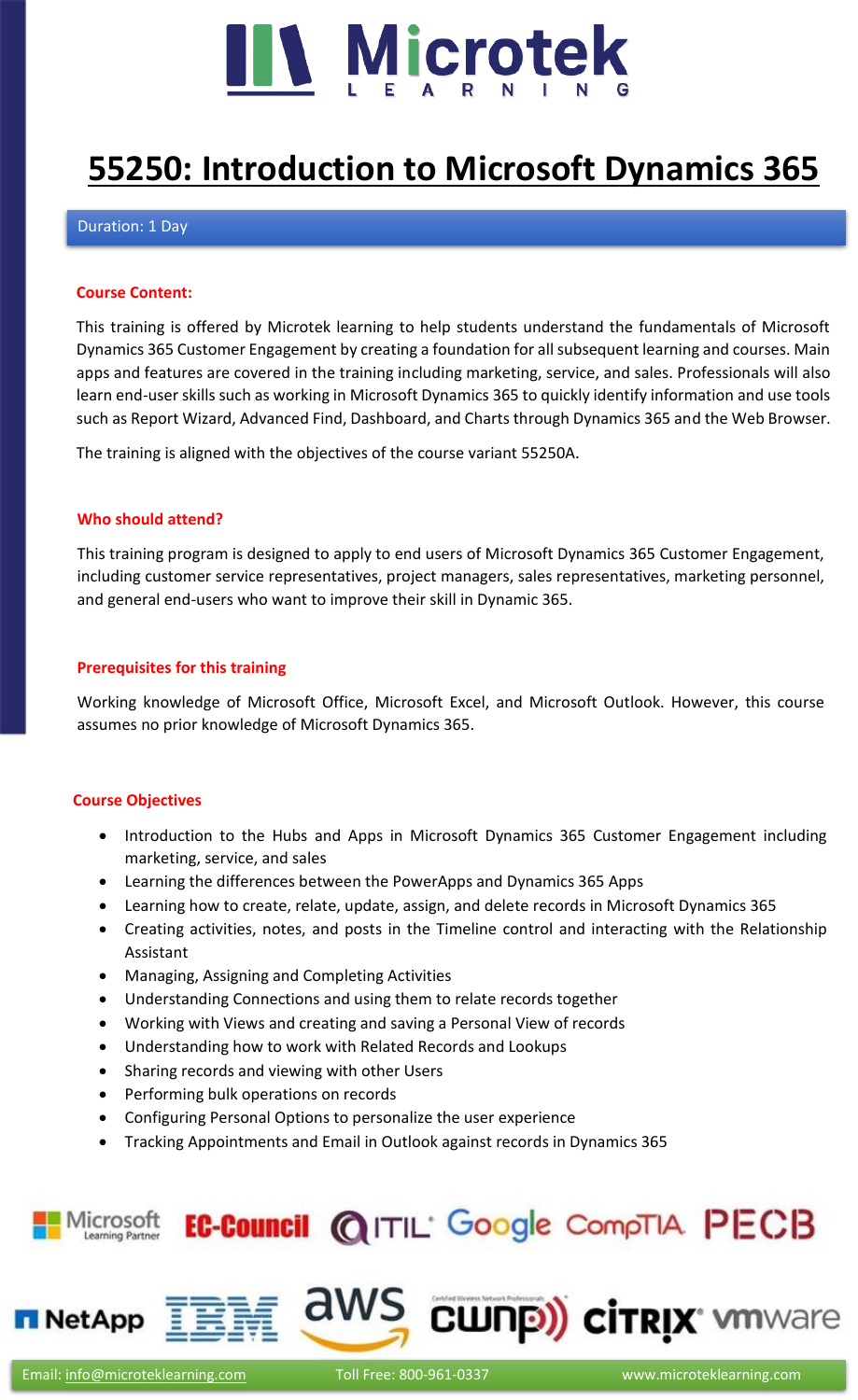

- Finding information using Advanced Find, Quick Find, and Global Search,
- Exploring tools such as Reports and creating a Custom Report using the Report Wizard
- Creating a Dashboard and Personal Chart and set as your homepage

# **Detailed Course Outline:**

## **Module 1: Introduction**

This module provides the attendee with an introduction to Microsoft Dynamics 365 Customer Engagement.

## **Lessons**

- What is Dynamics 365?
- The Benefits of Dynamics 365
- The Sales Apps and Hubs
- The Customer Service Apps and Hubs
- The Marketing App
- Dynamics 365 and PowerApps
- The Web Interface
- The Outlook Interface
- Lists and Grids
- Forms
- Look ups and Related Records
- Where to get Help
- Further reading and resources

**Lab:** Setting up your lab environment

• Install Sample Data

**Lab:** Dynamics 365 Orientation

• Explore Microsoft Dynamics 365

After completing this module, students will be able to:

- Describe the key features and benefits of Microsoft Dynamics 365 Customer Engagement
- Be familiar with the Sales Hub, Customer Service Hub and the Marketing App
- Understand the differences between the Web and Outlook Interfaces
- Know where to find help and further reading resources

# **Module 2: Records, Activities and Personal Options**

This module presents the basic concepts and features in Microsoft Dynamics 365 Customer Engagement. We examine the relevance of Records and Relationships, tracking Activities and configuring Personal Options. You will also learn how to work with the Posts, Activities and Notes in the Timeline control.

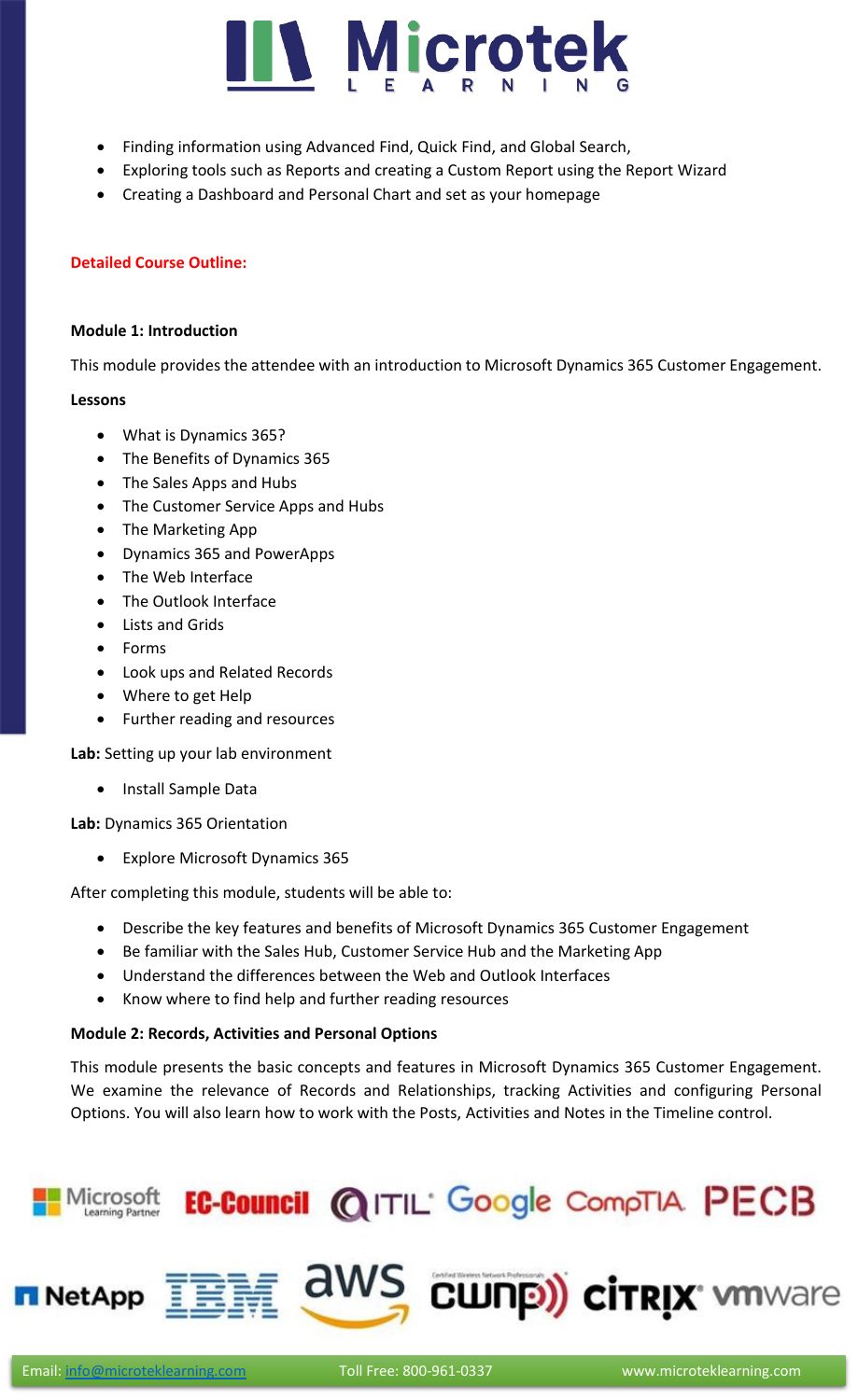

## **Lessons**

- Records and Relationships
- Activities
- The Timeline Control
- The Relationship Assistant
- Connections
- Setting your Personal Options

**Lab:** Set Personal Options

- Change your Homepage
- Change Records Per Page
- Configure Format Settings

**Lab:** Working with Activities

- Create a Task Activity
- Track an Activity using the Set Regarding field
- Assign an Activity using the Owner Field
- Find and Complete an Activity

After completing this module, students will be able to:

- Work with Records and Activities
- Interact with Posts, Notes and Attachments in the Timeline control
- Create Record Connections
- Configure Personal Options
- Work with Activity Records
- Know where to find help and further reading resources

# **Module 3: Performing Work in Dynamics 365**

This module presents common skills the end user requires to efficiently perform work in Microsoft Dynamics 365 Customer Engagement. You will learn how to work with Records, create Personal Views, Reassign Records to a different Owner and Share Records, Views and Charts with other Users. You will also learn how to perform bulk operations such as Edit Multiple.

# **Lessons**

- Working with data and records
- Security considerations
- System Views and Personal Views
- Creating a Record
- Editing an existing Record
- Deleting a Record
- Related Records
- Reassigning a Record to a new Owner
- Sharing a record with another User or Team
- Performing operations on multiple Records



**NetApp** 

aws

CWNP) citrix winware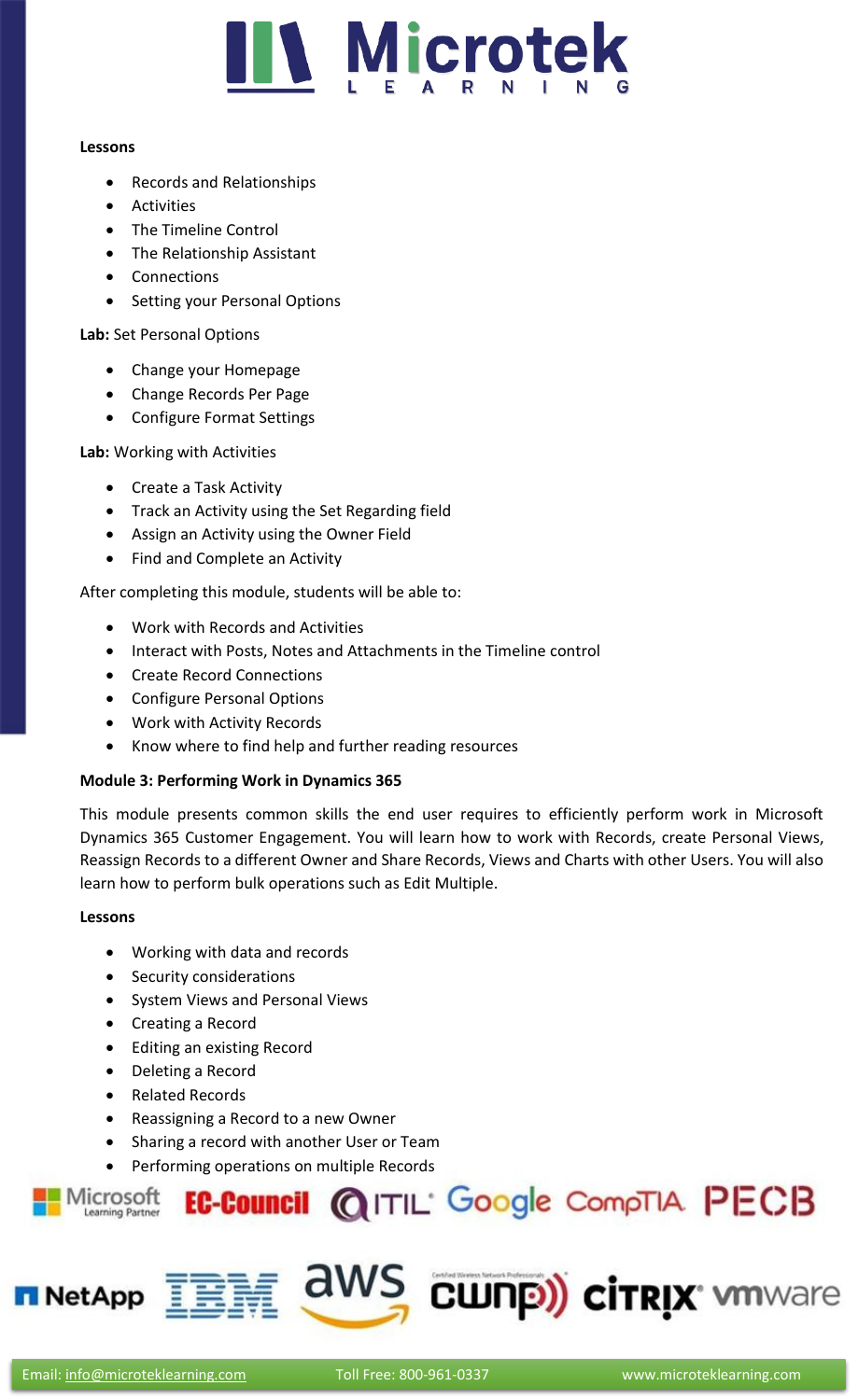

## **Lab:** Managing Records

- Create an Account Record
- Relate a Contact to an Account
- Reassign an Account Record
- Share an Account Record
- Make an Account Inactive

**Lab:** Create a Personal View

- Create a Personal View
- Set a default Personal View

After completing this module, students will be able to:

- Perform operations on Records
- Create and manage Personal Views
- Reassign and Share Records
- Perform bulk operations on Records

# **Module 4: Dynamics 365 for Outlook**

In this module we will learn how to use Dynamics 365 for Outlook. The Outlook Add-in will be considered including the Dynamics 365 navigation options, the process to track Emails and Appointments against records in Dynamics 365 and how to synchronize your work with the Dynamics 365 server.

## **Lessons**

- Introduction to Dynamics 365 for Outlook
- Dynamics 365 Pop-out Window
- Tracking Activities in Outlook
- Templates, Sales Literature and Articles
- Creating Dynamics 365 Records in Outlook
- Searching Dynamics 365 Records in Outlook

**Lab:** Tracking Activities in Outlook

- Track an Email in Dynamics 365 for Outlook
- Track an Appointment in Dynamics 365 for Outlook

After completing this module, students will be able to:

- Be familiar with the Dynamics 365 for Outlook App
- Understand the differences between the Web and Outlook Interfaces
- Track Activities in Outlook against records in Dynamics 365

# **Module 5: Searching in Dynamics 365**

In this module we will learn how to search for and find information in Microsoft Dynamics Customer Engagement. We will look at all the out of the box search tools including Global Find, Quick Find and Advanced Find.



**NetApp**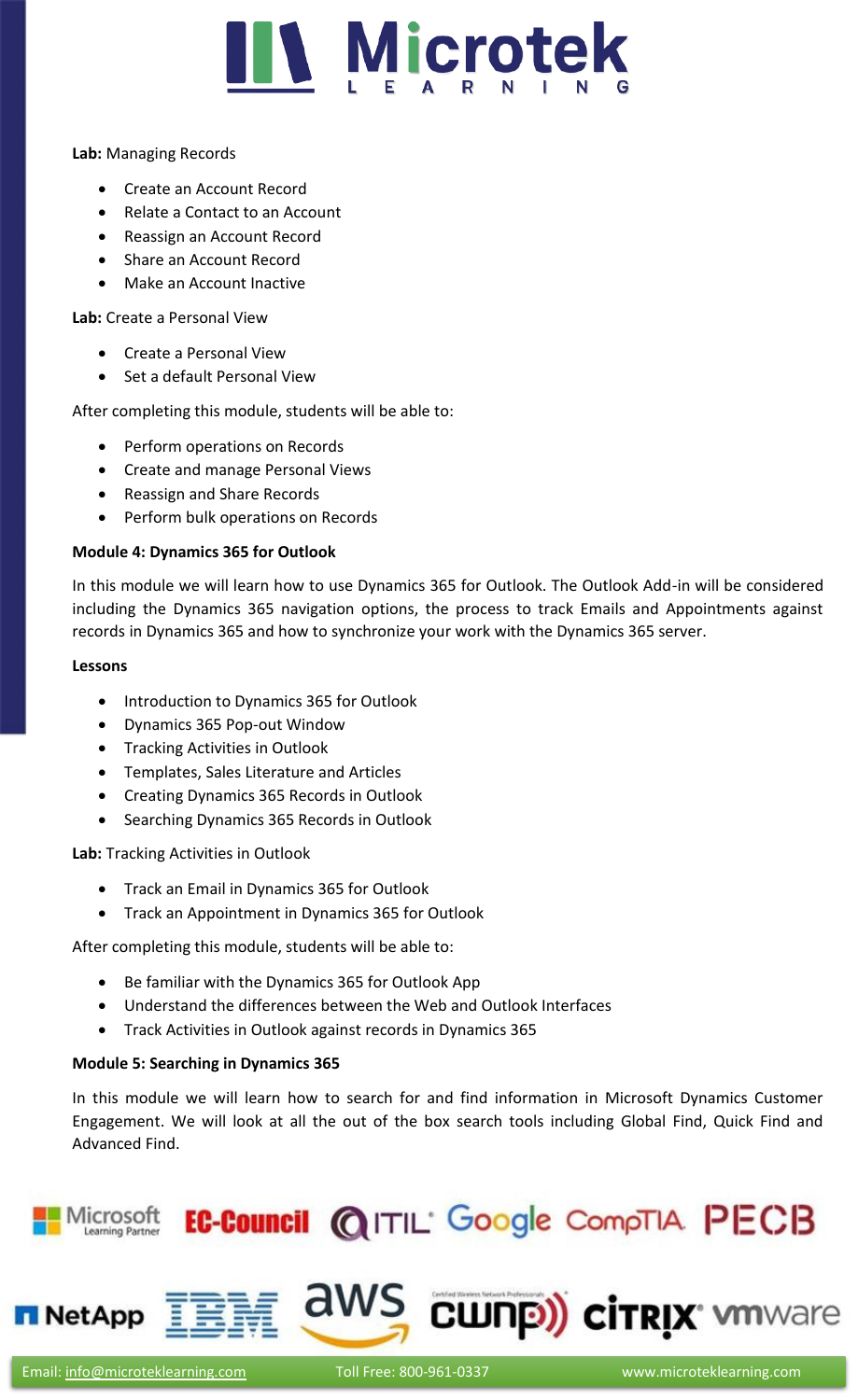

## **Lessons**

- Introduction to searching in Dynamics 365
- Global Search
- Quick Find
- Advanced Find

# **Lab:** Using Global Find

• Use Global Find to search for Information

# **Lab:** Using Quick Find

• Use Quick Find to search Account Records

# **Lab:** Using Advanced Find

Use Advanced Find to search for Information

After completing this module, students will be able to:

- Use Global Search
- Use Quick Find
- Be proficient in the Advanced Find Tool

# **Module 6: Reports, Charts and Dashboards**

This module looks at the different methods available in Microsoft Dynamics 365 to analyze information. We look at the out of the box "Default" reports and the process to create a custom report using the Dynamics 365 Report Wizard. This module also examines the out of the box Charts and Dashboards as well as the process to construct a custom Chart and Dashboard.

## **Lessons**

- Introduction to Reports, Charts and Dashboards
- The Default Reports
- The Reporting Wizard
- Working with Charts
- Working with Dashboards

**Lab:** Create a custom Report

- Create a Custom Report
- Test your new Report

# **Lab:** Explore the Charts

- Explore the Charts
- Create a Custom Chart